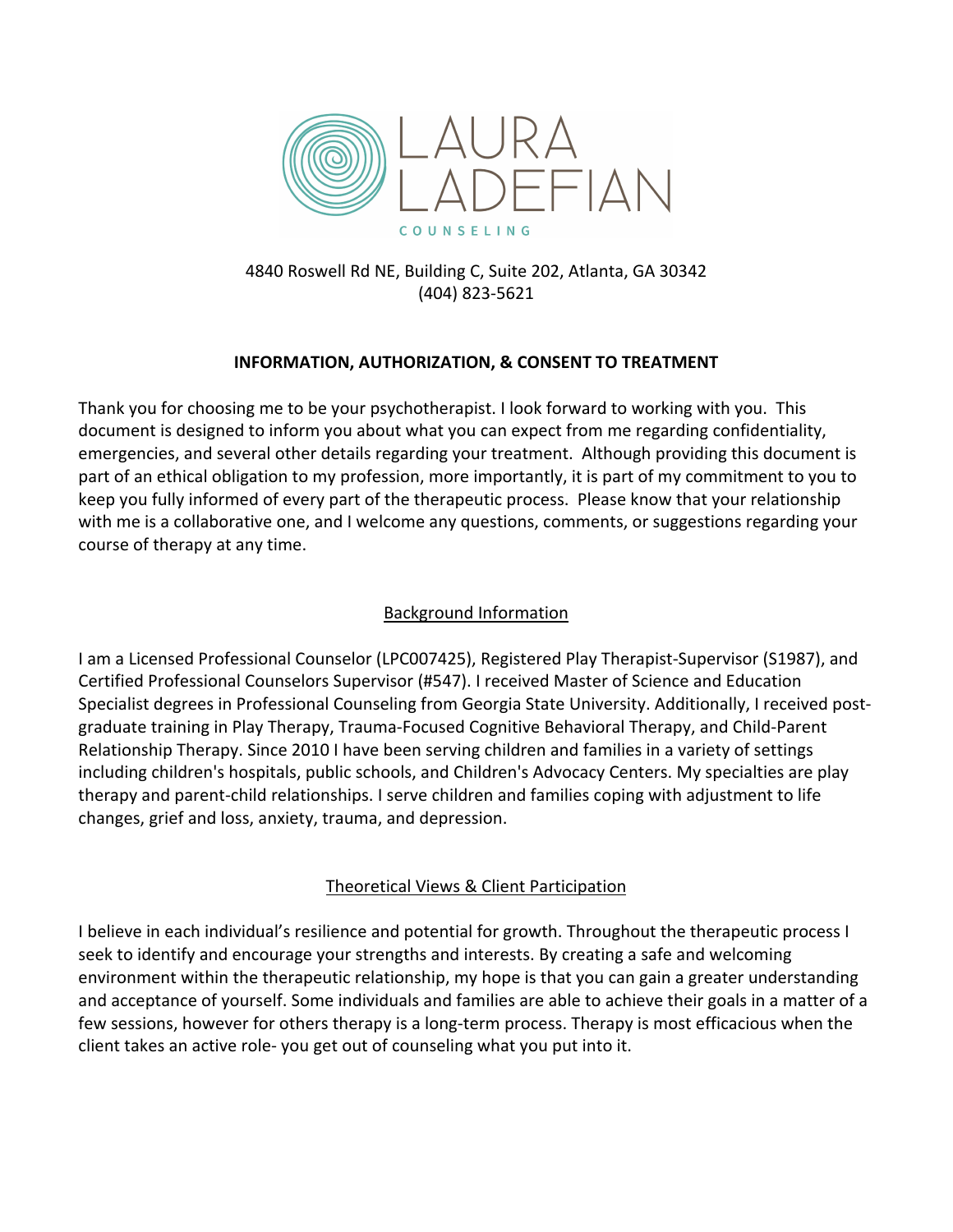#### Professional Relationship

Psychotherapy is a professional service I will provide for you. Because of the nature of therapy, our relationship must be limited to that of therapist and client. The relationship between client and therapist is an evolving and collaborative process that requires work and commitment from everyone involved. Like any meaningful relationship, the client-therapist relationship is built over time and will grow and change. Despite the feelings of closeness that some clients and therapists will experience during the course of the therapeutic work, therapists are prohibited by their ethical codes to have personal or professional relationships of any other nature with their clients. This is believed to be in the best interest of all parties as well as the therapeutic process. To maintain your confidentiality and respect your privacy if we see each other in public I will not address you, although you are welcome to decide whether or not your feel comfortable addressing me. I also must decline any invitation to attend gatherings with your family or friends. Lastly, when your therapy is completed, we will not be able to continue a personal relationship. In sum, it is my duty to always maintain a professional role. Please understand that when a period of 90 days lapse where no appointments have been scheduled and the client does not return the therapist's contact, your case will be closed. You are always welcome to contact me with future needs, but I am unable to remain professionally engaged when a client is not participating in the therapeutic process.

### Statement Regarding Ethics, Client Welfare & Safety

I assure you that my services will be rendered in a professional manner consistent with the ethical standards of the American Counseling Association. If at any time you feel that I am not performing in an ethical or professional manner, I ask that you please let me know immediately. If we are unable to resolve your concern, I will provide you with information to contact the Georgia professional licensing board that governs my profession.

Due to the nature of psychotherapy, as much as I would like to guarantee specific results regarding your therapeutic goals, I am unable to do so. However, with your participation, we will work to achieve the best possible results for you. Please also be aware that changes made in therapy may affect other people in your life. It is my intention to help you manage changes in your interpersonal relationships as they arise, but it is important for you to be aware of this possibility nonetheless. Additionally, at times people find that they feel somewhat worse when they first start therapy before they begin to feel better. This may occur as you begin discussing certain sensitive areas of your life. However, a topic usually isn't sensitive unless it needs attention. Therefore, discovering the discomfort is actually a success. Once you and I are able to target your specific treatment needs and the particular modalities that work the best for you, help is generally on the way.

### Confidentiality & Records

Your communications with me will become part of a clinical record of treatment, and it is referred to as Protected Health Information (PHI). Your PHI will be kept in a file stored in a locked cabinet in my office filing room. All of our communications will be kept confidential by me, with the following exceptions: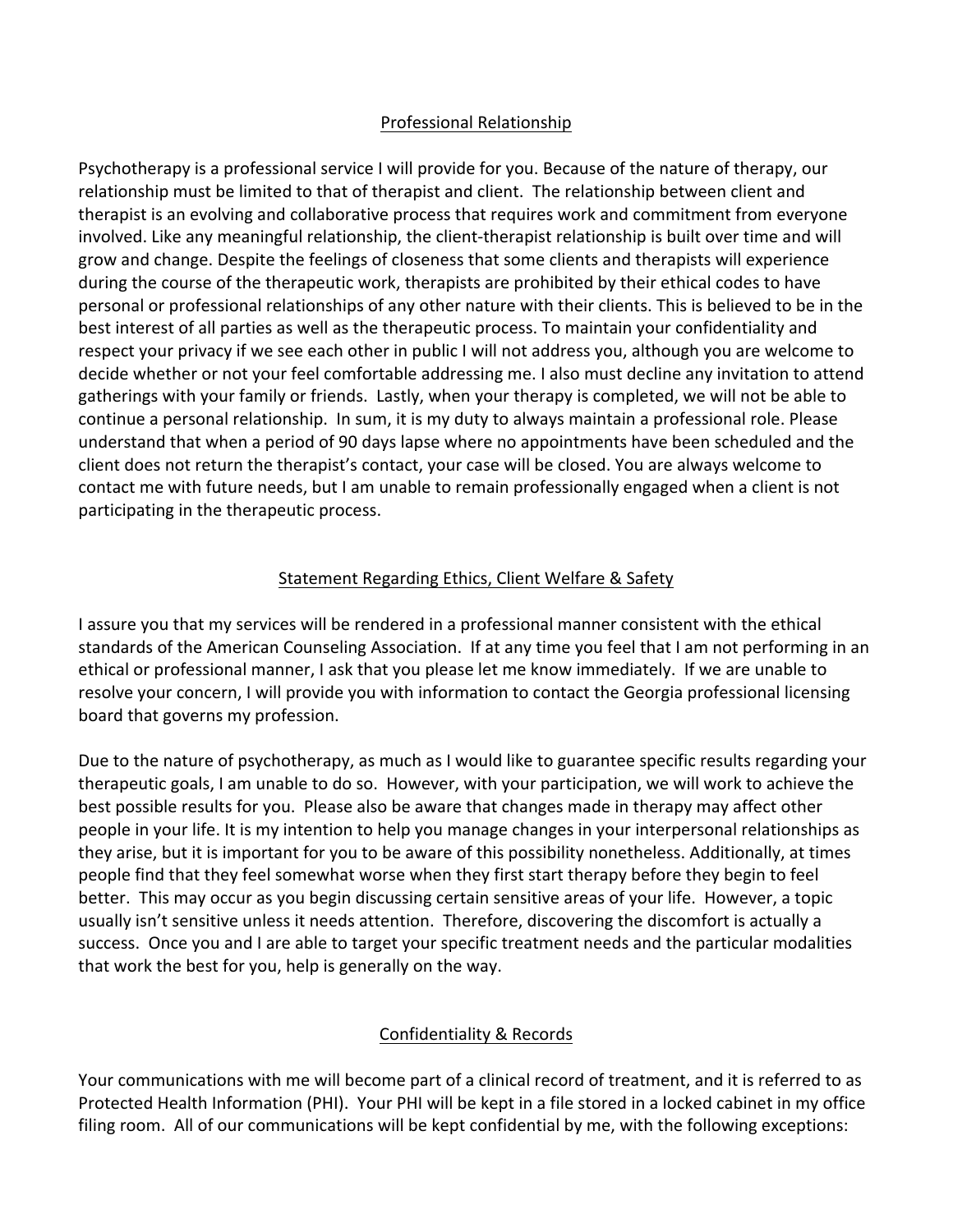(1) you have asked that I communicate with a third party and you sign a "Release of Information" form; (2) I determine that you are a danger to yourself or to others; (3) I become aware of the abuse of a child, an elderly person, or a disabled individual who may require protection; or (4) I am ordered by a judge to disclose information. In the latter case, my license does provide me with the ability to uphold what is legally termed "privileged communication." Privileged communication is your right as a client to have a confidential relationship with a therapist. The state of Georgia has a very good track record of respecting this legal right. If for some unusual reason a judge were to order the disclosure of your private information, this order can be appealed. I cannot guarantee that the appeal will be sustained, but I will do everything in my power to keep what you say confidential.

I, \_\_\_\_\_\_\_\_\_\_\_\_\_\_\_\_\_\_\_\_\_\_\_\_\_\_\_, have received a copy of this office's Notice of Privacy Practices and understand that this office operates in compliance with the Health Insurance Portability and Accountability Act.

 $Initial:$ 

# Privacy, Confidentiality, and Rights in the Treatment of Minors

The treatment of a minor child can only be initiated by that child's legal guardian. Similarly, the law grants legal guardians full access to the records of a minor child. This includes health information and session content. However, because a trusting relationship is the cornerstone of counseling I ask that you refrain from asking me for a direct play-by-play of your child's sessions with me. I am happy to provide updates regarding the treatment plan and your child's progress. As always, if a risk to your child's health or safety becomes apparent you will be informed. I will first encourage your child to inform you, however if your child is unable to do so I will be the one to inform you. I welcome you to discuss your expectations with me and for us to determine a manner of sharing information that is comfortable for parent, child, and therapist before we begin the counseling process. If your child is old enough to understand confidentiality we will discuss as a group the bounds of confidentiality and your rights as the guardian.

Parents without legal guardianship have no legal rights to records and are bound by the parameters of standard confidentiality laws. For children whose parents are in the process of divorce or are already divorced, a copy of the standing court order demonstrating the custodial rights of each parent and/or the parenting agreement that is signed by both parents and the judge is required to be kept on file.

The services offered by Laura Ladefian Counseling LLC are not forensic in nature. Recommendations regarding custody and parental fitness evaluations are outside of the scope of my practice. If you are in need of these services, please let me know and I will provide a list of referrals to experts in that field of work. Additionally, I do not offer fact or expert witness testimony in civil cases. In the event that I am subpoenaed by an attorney to testify in a civil proceeding or to consult with your legal counsel my fee is \$250.00 an hour plus mileage and expenses incurred. A \$2,500 retainer to be paid by your attorney's office is required before the start of such services.

Initial: \_\_\_\_\_\_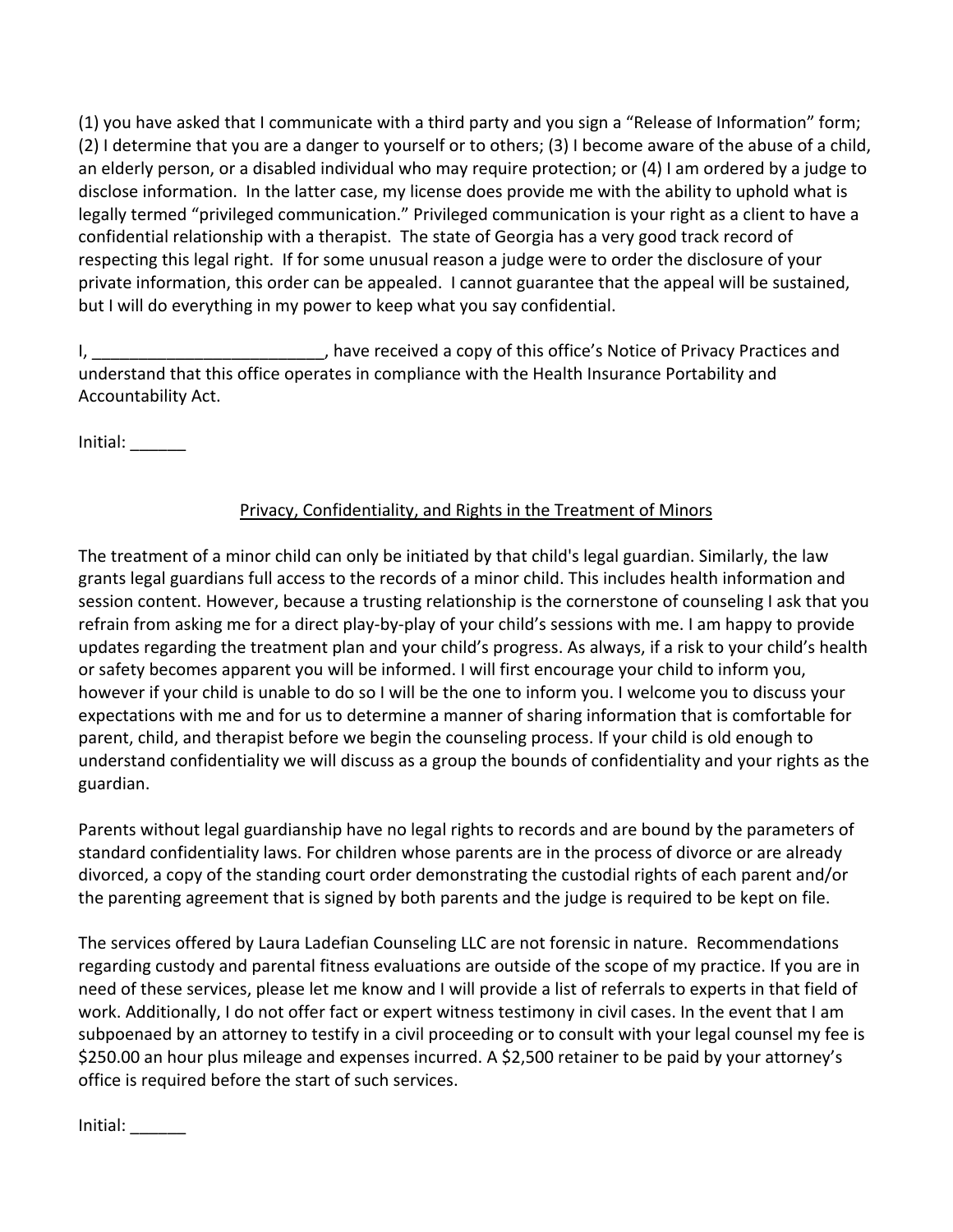## Electronic Communication and Use of Technology

E-mail, text or other forms of electronic messaging can be helpful tools for communicating between sessions regarding non-clinical issues such as scheduling and other logistics. If you choose to communicate with me via email or text message, please acknowledge that these forms of communication are not always completely secure, and therefore I cannot guarantee client confidentiality via any of these methods. If privacy is a concern for you, I invite you to call me via telephone or to wait for our session time to communicate. Electronic communication may be used to initiate and obtain information about services, schedule appointments, transmit documents, and similar purposes initiated by the client or therapist. Electronic communication is not an appropriate means of terminating services or contacting therapist in the event of a crisis situation whereby your safety or the safety of others may be at risk. Please also do not use electronic communication to bring up any therapeutic content or issues. All email correspondence and text messages containing clinical information will be printed and kept as part of your clinical record.

## In Case of an Emergency

My practice is considered to be an outpatient facility, and I am set up to accommodate individuals who are reasonably safe and resourceful. I am not available at all times. If at any time this does not feel like sufficient support, please inform me, and we can discuss additional resources or transfer your case to a therapist or clinic with 24-hour availability. Generally, I will return phone calls and emails within 1 business day. If I am out of the office a voicemail recording and email notification will inform you of my return date as well as emergency contact information. Please note that at this time I am unable to notify you of office leaves via text message. If you have a mental health emergency, I encourage you not to wait for a call back, but to do one or more of the following:

- Call Ridgeview Institute at (770)434-4567 or Peachford Hospital at (770)454-5589
- Call 911
- Go to your nearest emergency room

## Structure and Cost of Sessions

Sessions are \$175 per 50-minutes. This includes intake assessments, parent consultations, individual and family therapy. Half hour sessions are \$105 and 75-minute sessions are \$265. Telephone calls that exceed 15 minutes in duration will be billed at \$3 per minute. The fee for each session is due at the conclusion of the session. Payment is accepted in the form of cash, check, Visa, Mastercard, Discover, American Express, Health Savings Account, and Flexible Spending Account. Please note that there is a \$35 fee for any returned checks.

 $Initial:$